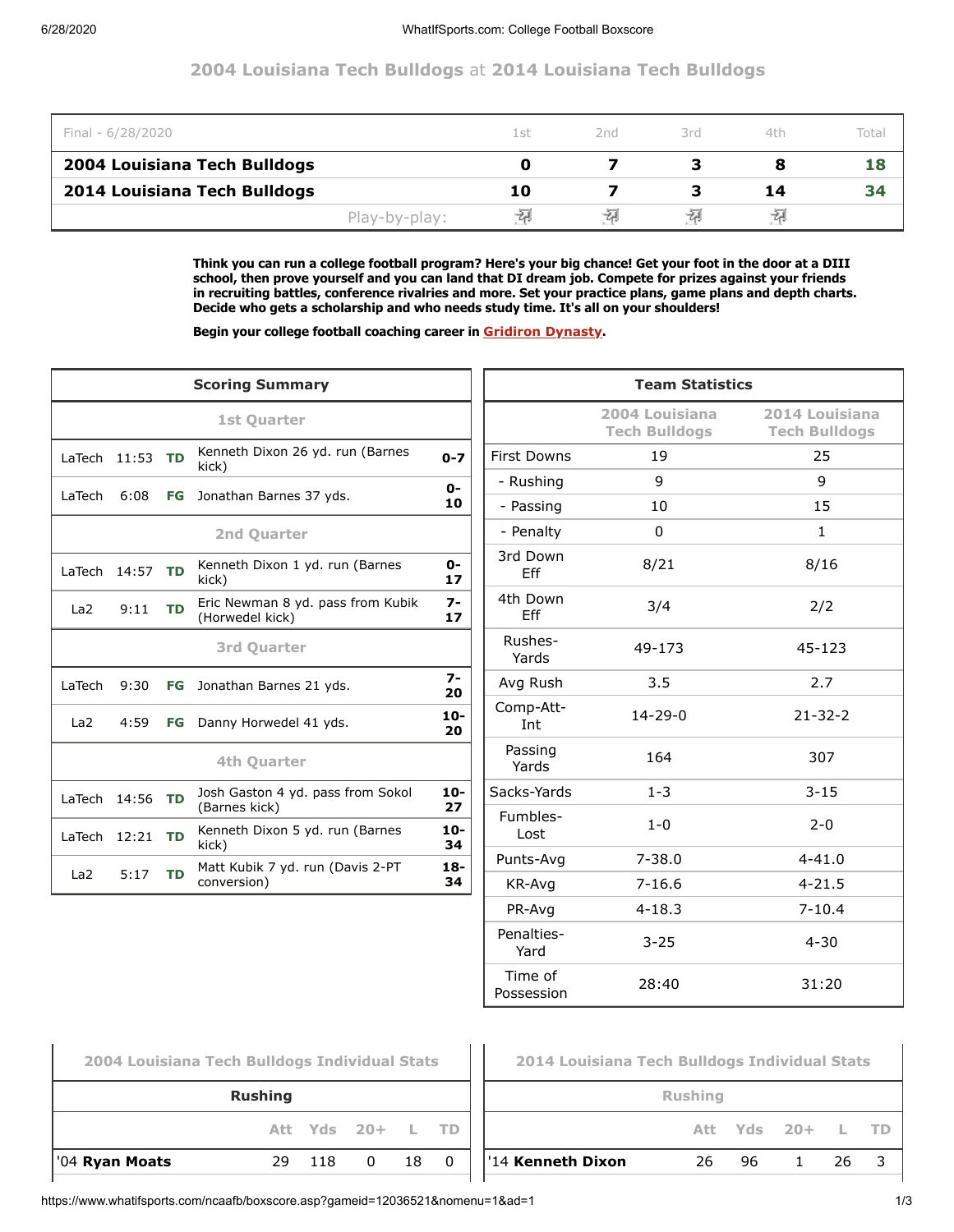| 6/28/2020                                     |                         |                 |              |              |               |              | WhatIfSports.com: College Football Boxscore   |                         |              |                 |        |                          |             |
|-----------------------------------------------|-------------------------|-----------------|--------------|--------------|---------------|--------------|-----------------------------------------------|-------------------------|--------------|-----------------|--------|--------------------------|-------------|
| 2004 Louisiana Tech Bulldogs Individual Stats |                         |                 |              |              |               |              | 2014 Louisiana Tech Bulldogs Individual Stats |                         |              |                 |        |                          |             |
|                                               | <b>Rushing</b>          |                 |              |              |               |              |                                               | <b>Rushing</b>          |              |                 |        |                          |             |
|                                               |                         | Att.            | Yds          | $20 +$       | L             | TD           |                                               | Att.                    | Yds          |                 | $20 +$ | L                        | <b>TD</b>   |
| '04 Freddie Franklin                          |                         | 8               | 34           | $\mathbf{0}$ | 17            | $\Omega$     | '14 Jarred Craft                              | 11                      | 29           |                 | 0      | 11                       | 0           |
| '04 Matt Kubik                                |                         | 10              | 16           | 0            | 7             | $\mathbf{1}$ | '14 Blake Martin                              | 1                       | 11           |                 | 0      | 11                       | 0           |
| '04 Danny Wilson                              |                         | $\overline{2}$  | 5            | $\Omega$     | 3             | $\Omega$     | '14 Cody Sokol                                | 7                       | $-13$        |                 | 0      | 3                        | 0           |
|                                               | <b>Receiving</b>        |                 |              |              |               |              |                                               | <b>Receiving</b>        |              |                 |        |                          |             |
|                                               |                         | Rec Yds 20+ 40+ |              |              | L.            | <b>TD</b>    |                                               |                         |              | Rec Yds 20+ 40+ |        | L                        | <b>TD</b>   |
| '04 Julius Cosby                              | 3                       | 32              | $\mathbf{0}$ | 0            | 19            | $\Omega$     | '14 Trent Taylor                              | 5                       | 84           | $\mathbf{1}$    | 0      | 32                       | $\mathbf 0$ |
| '04 Tramissian Davis                          | $\mathbf{3}$            | 25              | $\mathbf{0}$ | 0            | 19            | 0            | '14 Paul Turner                               | 3                       | 68           | 2               | 0      | 31                       |             |
| '04 Erick Franklin                            | $\mathbf{1}$            | 25              | $\mathbf{1}$ | 0            | 25            | 0            | '14 Carlos Henderson                          | 4                       | 66           | $\mathbf{1}$    | 0      | 20                       |             |
| '04 Johnathan Holland                         | 2                       | 25              | $\mathbf{0}$ | 0            | 19            | 0            | '14 Kenneth Dixon                             | 4                       | 45           | $\mathbf{0}$    | 0      | 15                       | $\mathbf 0$ |
| '04 Myron Hawthorne                           | $\overline{2}$          | 19              | $\mathbf{0}$ | 0            | 13            | $\Omega$     | '14 Sterling Griffin                          | 2                       | 29           | $\mathbf{1}$    | 0      | 21                       |             |
| '04 Freddie Franklin                          | $\mathbf{1}$            | 15              | 0            | 0            | 15            | 0            | '14 Josh Gaston                               | $\overline{2}$          | 14           | 0               | 0      | 10                       |             |
| '04 Anthony James                             | $\mathbf{1}$            | 15              | 0            | 0            | 15            | 0            | '14 <b>Blake Martin</b>                       | $\mathbf{1}$            | $\mathbf{1}$ | 0               | 0      | $\mathbf{1}$             |             |
|                                               | <b>Passing</b><br>Comp. | Att.            | Yards        |              | <b>TD</b>     | <b>INT</b>   |                                               | <b>Passing</b><br>Comp. | Att.         | Yards           |        | <b>TD</b>                | <b>INT</b>  |
| '04 Matt Kubik                                | 14                      | 29              | 164          |              | $\mathbf{1}$  | 0            | '14 Cody Sokol                                | 21                      | 32           | 307             |        | 1                        | 2           |
|                                               | <b>Defensive</b>        |                 |              |              |               |              |                                               | <b>Defensive</b>        |              |                 |        |                          |             |
|                                               |                         |                 | <b>Sacks</b> |              |               | <b>INT</b>   |                                               |                         |              | <b>Sacks</b>    |        |                          | <b>INT</b>  |
| '04 Corey Brazil                              |                         |                 | 0            |              |               | $\mathbf{1}$ | '14 Tyler Porter                              |                         |              | $\mathbf{1}$    |        |                          | 0           |
| '04 Moqut Ruffins                             |                         |                 | 1            |              |               | 0            |                                               |                         |              |                 |        |                          |             |
| '04 Dez Abrams                                |                         |                 | 0            |              |               | $\mathbf{1}$ |                                               |                         |              |                 |        |                          |             |
| '04 John Nash                                 |                         |                 | $\mathbf{1}$ |              |               | 0            |                                               |                         |              |                 |        |                          |             |
| '04 Soibi Ogbanga                             |                         |                 |              | $\mathbf{1}$ |               | 0            |                                               |                         |              |                 |        |                          |             |
|                                               | <b>Field Goals</b>      |                 |              |              |               |              |                                               | <b>Field Goals</b>      |              |                 |        |                          |             |
|                                               |                         |                 | Made         |              | <b>Missed</b> |              |                                               |                         |              | Made            |        | <b>Missed</b>            |             |
| '04 Danny Horwedel                            |                         |                 | 41           |              | 36            |              | '14 Jonathan Barnes                           |                         |              | 37,21           |        | $\overline{\phantom{a}}$ |             |
|                                               |                         |                 |              |              |               |              | <b>Player of the Game</b>                     |                         |              |                 |        |                          |             |
|                                               |                         |                 |              |              |               |              |                                               |                         |              |                 |        |                          |             |
|                                               |                         |                 |              |              |               |              |                                               |                         |              |                 |        |                          |             |

'14 Kenneth Dixon (2014 Louisiana Tech Bulldogs)

**Historical match-ups are awesome, but you can take it a step further with SimLeague Hockey!� Build your own dream team of historical players and then compete for the Stanley Cup and prizes against other players in a full season.� Leagues simulate 2 games per day and include extensive stat tracking, coaching and GM options. You can even create multi-season leagues with prospect development.**

**Get started in your FREE exhibition season of [SimLeague Hockey](https://www.whatifsports.com/nhl-l/).**